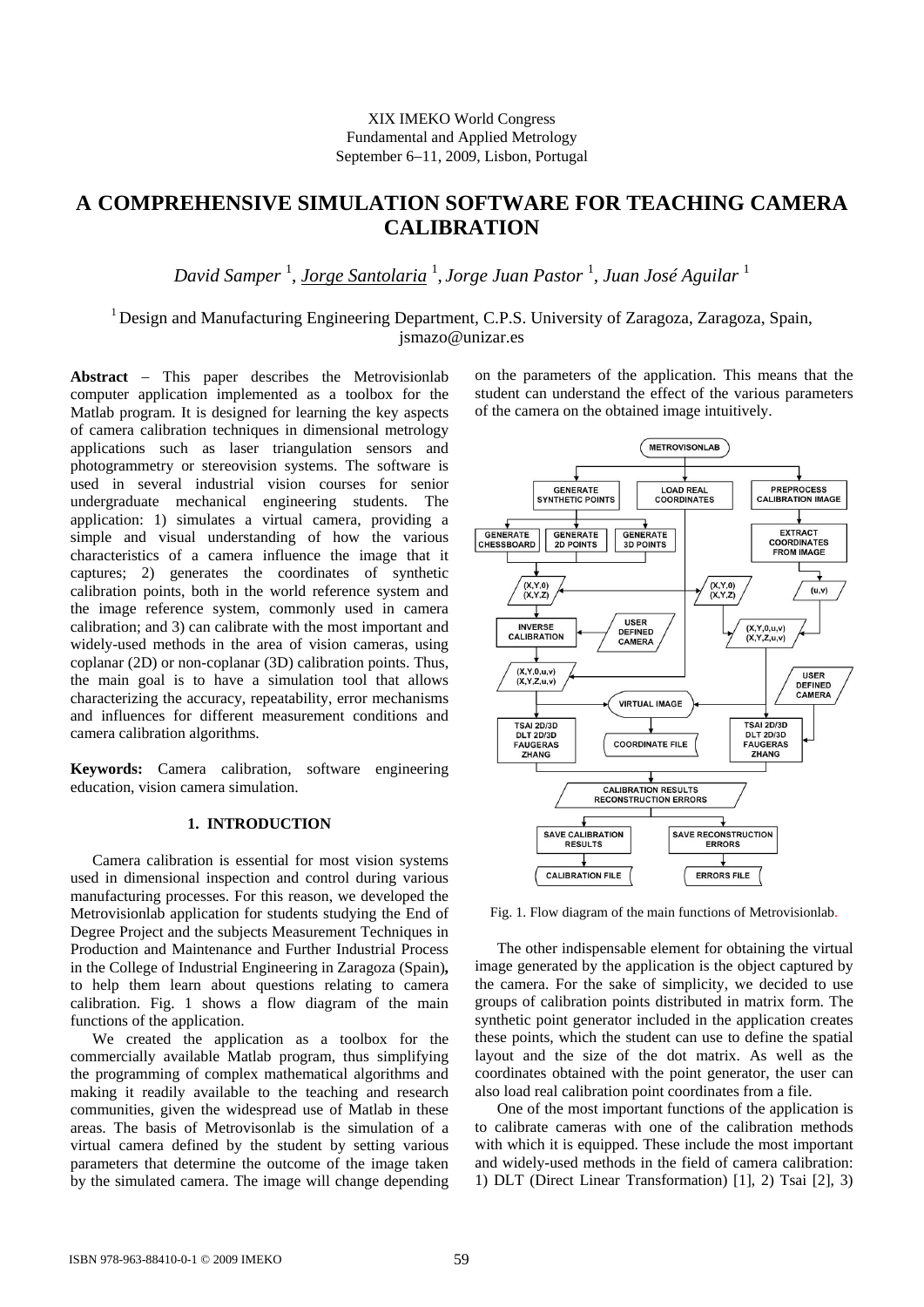Faugeras [3] and 4) Zhang [4]. Depending on the method selected, the user can calibrate with different aspects in mind, such as 1) the use of coplanar or non-coplanar calibration points, or 2) the possibility of making or not making corrections to radial distortion caused by the camera lenses. Given that the focus of the application is instructional, we have tried to make the results of the calibrations provided as detailed and comprehensive as possible. This means that Metrovisonlab is also a very useful tool for research purposes.

# **2. DEVELOPED TOOL**

### *2.1. Virtual camera*

The interface of the application (Fig. 2) has a wide area showing the virtual image taken by the simulated camera from calibration points defined by their world coordinates. These coordinates can be synthetically generated, loaded from a file or extracted from a calibration image. If the world coordinates of the calibration points are synthetically generated or loaded from a file, the points appearing in the virtual image are defined by the coordinates in the reference image system associated to the coordinates in the world reference system of the defined points.



Fig. 2. Application's interface.

An inverse calibration algorithm based on the Tsai method finds these image coordinates. The algorithm generates these coordinates from the coordinates in the world reference system of the points and the intrinsic and extrinsic parameters of the camera. We based our algorithm on the Tsai method because of its low computational cost: it is important that any change the student makes to the camera parameters should be reflected in the virtual image as quickly as possible.

If the image coordinates of the calibration points are extracted from an image, is necessary to load the world coordinates associated to the points from a file; with the world and image coordinates the program calculates the extrinsic and intrinsic parameters of the camera.

In the main window, the student can configure the intrinsic parameters that define the characteristics of the camera, and the extrinsic parameters that define the relative position of the camera and the calibration points. Also, there are other parameters to simulate the virtual camera more realistically such as difference between the number of sensor elements and pixels captured in the image in both directions, the scale uncertainty factor, distortion factors, optical center deviations or Gaussian and uniform noises in calibration points nominal position or in the final captured points. Any change in one of those parameters will update, according to the new calibration situation, the camera view helping to understand the influence of each parameter. Because it is sometimes difficult for students to understand the relative position of the camera and the calibration points, the application can also represent this graphically (Fig. 3).



Fig. 3. Representation of the relative position of several cameras and the calibration points.

#### *2.2. Synthetic points generator*

Once the camera to be simulated has been characterized, the other essential element for creating a virtual image is the coordinates of the world reference system for the calibration points. The application has a synthetic points generator that can create dot matrices, which it uses in order to generate these coordinates. The generator has options to create a matrix defining 1) the number of rows and columns in the dot matrix; 2) the number of matrices to be generated in planes parallel to the length of the axis *Z*; 3) the separations between the matrix rows, columns and planes; and 4) the position with respect to the origin of the world coordinates of the matrix.



Fig. 4. Synthetic chessboard calibrator.

The user can also load the world coordinates of the points from a file in 8-bit ASCII format. When one of the calibration methods using coplanar points is to be used in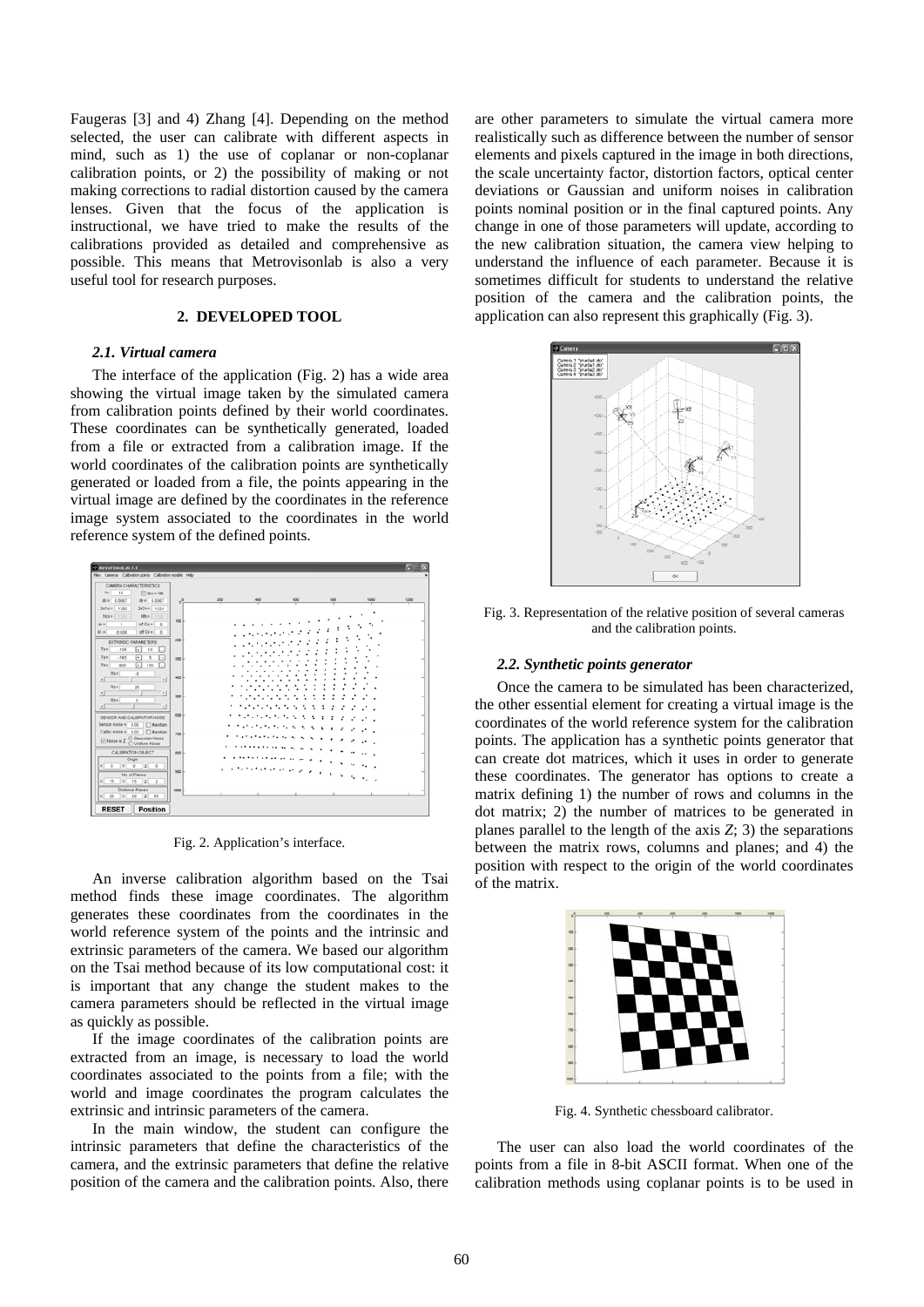calibration trials of real cameras, it is usual to use chessboard-type calibrators. In these cases, the coordinates of the calibration points correspond to the corners of each one of the chess boards. For this reason, we included an option in the application to use a synthetic chessboard as a calibrator (Fig. 4).

# *2.3. Points extraction from an image*

In addition to the synthetic points generator, the application permits the extraction of image coordinates from images of real calibrators; two pattern types can be used in the extraction process: 1) matrices of circles and 2) chessboard patterns (Fig. 5). The program is capable of find the coordinates associated to the circles centres by several methods: 1) centre of gravity based on grey levels, 2) shape centroid and 3) ellipse approximation. For chessboard patterns, the user can use Canny and Sobel filters for the searching of the line intersections coordinates on the image. Besides of the extraction methods, a threshold filter can be applied to remove noise from images and to facilitate the searching of the image coordinates. In order to be able to use the obtained image coordinates to calibrate a camera, it is necessary to load the associated world coordinates from a file.



Fig. 5. Image coordinates extraction from an image.

#### *2.4. Camera calibration*

The results of the application depend on the calibration method used, but there is a series of results common to all methods, as follows:

- 1) Image coordinates reconstruction error, offering for both coordinates a) the average, b) the maximum value and c) the standard deviation.
- 2) Reconstruction error of the world coordinates, offering for each coordinates a) the average, b) the maximum value and c) the standard deviation.
- 3) NCE factor (Normalized Calibration Error) [5]. This is very useful for comparing different trials and different calibration methods, given that this error is independent of the trial conditions and the method characteristics.
- 4) Computation time. It is very useful to analyze whether the computational cost of certain

calibration methods is acceptable depending on the trial conditions and the camera characteristics.

 As well as providing results in numerical form (Fig. 6), the application can show in graphical form (Fig. 7) the results of the reconstruction errors of the calibration points, both in world coordinates and in image coordinates. This greatly facilitates understanding. The application also has all the usual options for storing results obtained in different files.

| <b>Results</b>                                                                                                                                                                                                         |  |
|------------------------------------------------------------------------------------------------------------------------------------------------------------------------------------------------------------------------|--|
| $p11 = 4028.5023$ $p12 = 318.0157$ $p13 = 1803.4431$ $p14 = 172777.5836$<br>p21 = -260.4261   p22 = 4476.6871   p23 = 710.542   p24 = 449948.1683<br>$p31 = -0.17362$ $p32 = 0.17101$ $p33 = 0.96978$ $p34 = 699.9244$ |  |
| f = 14.9986 (mm) Distortion: k1 = 0.17146 k2 = 0.00010467                                                                                                                                                              |  |
| $u0 = 1103.9038$ (mm) $v0 = 1499.8378$ (mm)                                                                                                                                                                            |  |
| $Tx = -139.9837$ (mm) $Tv = -139.9723$ (mm) $Tz = 699.9244$ (mm)                                                                                                                                                       |  |
| $r11 = 0.98481$ $r12 = 0.030154$ $r13 = 0.17101$<br>$r21 = -3.1281e - 006$ $r22 = 0.98481$ $r23 = -0.17363$<br>$r31 = -0.17365$ $r32 = 0.171$ $r33 = 0.96985$                                                          |  |
| Rx = 0.17452 (rad) Rv = 0.17453 (rad) Rz = -3.1763e-006 (rad)                                                                                                                                                          |  |
| $Rx = 9.9992^{\circ}$ $Ry = 10^{\circ}$ $Rz = -0.00018199^{\circ}$                                                                                                                                                     |  |
| Recon. Mean uv (pixel) -> 0.010127 0.010026 (0.01557)<br>Recon, Max uv (pixel) -> 0.02201  0.02094  (0.027877)<br>Recon, STD uv (pixel) -> 0.0059042 0.0059556 (0.0055578)                                             |  |
| Recon. Mean XYZ (mm) -> 0.0024852 0.0024279 0.010259 (0.01119)<br>Recon, Max XYZ (mm) -> 0.010378 0.0083506 0.01998 (0.02302)<br>Recon, STD XYZ (mm) -> 0.0019331 0.0017948 0.0057005 (0.005615)                       |  |
| NCE = 0.056395                                                                                                                                                                                                         |  |
| CPU time (s) -> 3.3443                                                                                                                                                                                                 |  |
| <b>IIV Recops Results</b><br>OK<br>Graphical Results<br>Save Results                                                                                                                                                   |  |

Fig. 6. Calibration results in numerical form.



Fig. 7. Calibration results in graphical form.

 The application allows making calibrations with the following methods: 1) DLT, 2) Tsai, 3) Faugeras and 4) Zhang.

The Tsai calibration method finds the intrinsic and extrinsic parameters of the camera from the coordinates of the calibration points in the world and image reference systems. We improved Tsai's algorithm in our implementation by incorporating a series of improvements suggested by other authors [6, 7]. The Tsai method included in the application can calibrate with both coplanar and non-coplanar points. In this case there is no possibility of not correcting the radial distortion of the lenses, as this is included in the method itself.

 In contrast to the Tsai method, the DLT calibration method calculates what is called the projection matrix; this matrix enables the change from the calibration point coordinates of the world system to the coordinates of the image system. From the elements making up the projection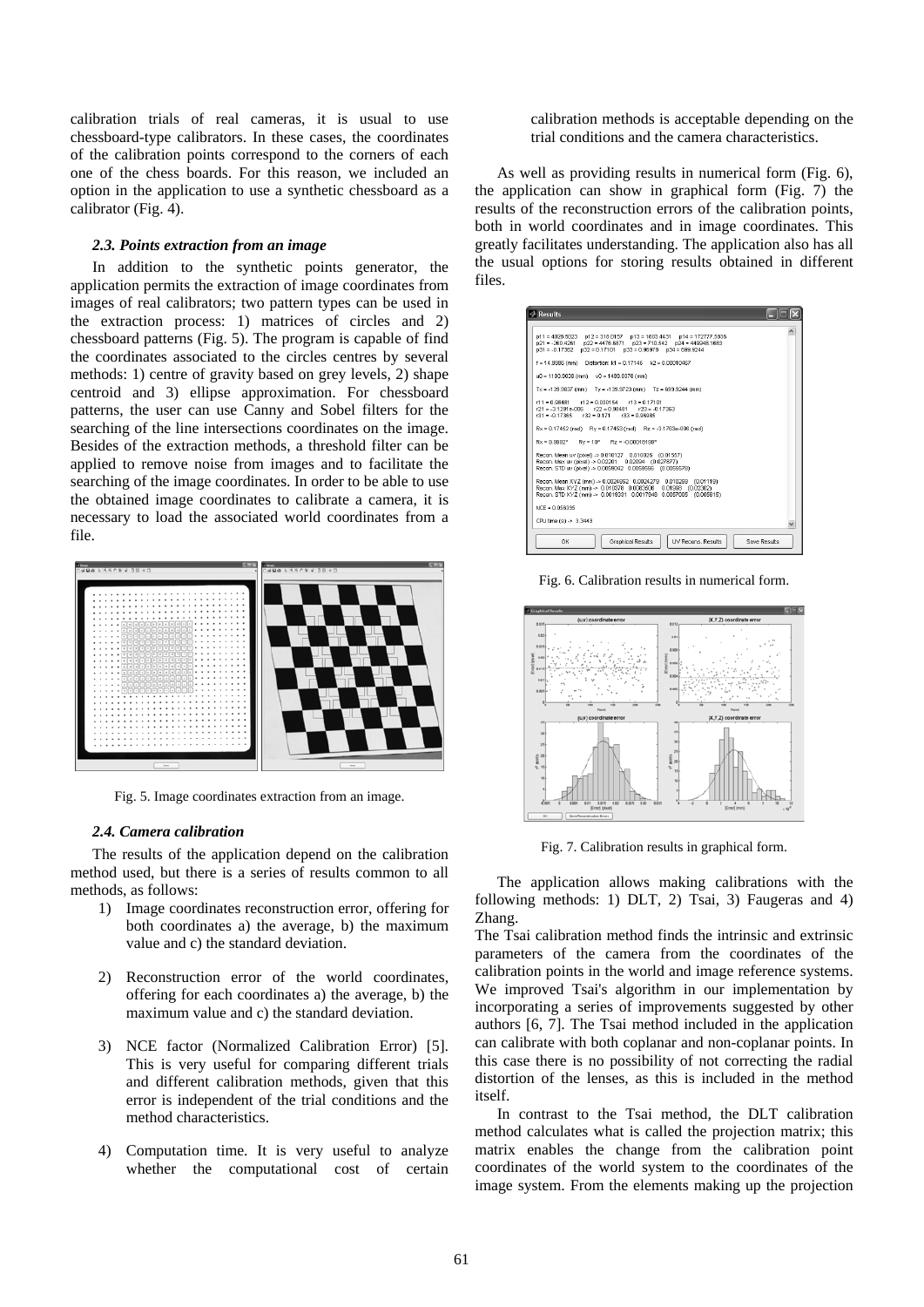matrix, the application can calculate both the intrinsic and extrinsic parameters of the camera. In the implementation of the DLT method coplanar and non-coplanar calibration points are allowed. Furthermore, in the case of non-coplanar points, the user can calibrate the camera while correcting the radial distortion of the lenses and the optic center of the camera.

 The Faugeras method is similar to DLT method, where the main difference is the way in which the radial distortion is corrected. The DLT method calculates the distortion parameters together with the other parameters, while the Faugeras method separately calculates an initial approximation of the camera parameters and of the distortion factors. Doing these initial approximations separately achieves a high degree of optimization of all the parameters a posteriori, implying that the Faugeras method has a much lower computational cost than that of the same calibration with the DLT method. As with the DLT method, the application provides as a solution of the Faugeras method the intrinsic and extrinsic parameters of the camera together with the elements constituting the projection matrix of the method itself. The user can also perform the Faugeras method calibration without taking into account the corrections necessary for eliminating the distortion effects of the lenses.

 The last calibration method is the proposed one by Zhang; this method differs slightly from the other calibration methods. In Zhang calibration at least three different images from a coplanar calibrator are needed, the application has been designed to work with a minimum of three images and a maximum of five. These images can be obtained moving the calibrator or changing the camera position. The method provides the intrinsic parameters of the camera and the extrinsic parameters associated to each image. Like in the Faugeras calibration, the user can perform the calibration without taking into account the correction of the lens distortion; in this case two factors are used for correcting this distortion.

## **3. SIMULATOR VALIDATION**

In order to verify that the synthetic points generated by the program are trustworthy, several tests have been realized. In these tests images of real calibrators have been used for obtaining the calibration parameters of the camera used for capture the images, then with these parameters the synthetic calibrator have been calculated. Comparing the image coordinates of the real calibrator with the calibrator generated synthetically we obtain the difference between both calibrators. It is necessary to consider that within this difference there are several factors that influence in it: 1) errors in the measurement of the calibration marks, 2) errors in the extraction of the image coordinates from an image, 3) errors in the estimation of the lens distortion and 4) others related with the camera.

Three different calibrators have been used in the tests (Fig. 8):

1) A 26x26 dot-grid pattern target on soda lime glass, with 1 mm diameter dots separated 4 mm horizontally and vertically. The distances have been determined with an uncertainty of 0.0009 mm at  $k=2$ .

- 2) A 7x7 circle-grid pattern target printed with a conventional printer, with circles separated 19 mm.
- 3) A chessboard pattern target printed with a conventional printer, with squares of 35 mm.



Fig. 8. Calibrators used in the tests. (a) 26x26 dot-grid, (b) 7x7 dotgrid and (c) chessboard pattern.

 The first test was made with the 26x26 dot-grid, a Pixelink PL-A781 camera with a 50 mm focal length lens and in the most optimum conditions possible to try to diminish the error factors that affect the calibration of cameras. For the illumination a leds ring of red light was used and the diaphragm of the camera was closed to the maximum. The other two tests served to verify the robustness of the simulator against more work adverse conditions. In this cases the calibrator were made with a conventional printer, a camera with 24 mm lens and ambient illumination was used.

 In each one of the tests, several images were taken from the calibrators in different positions. The image coordinates of these images were extracted and were used to calibrate the cameras, and then with the calibration parameters the synthetic calibrators were simulated. Finally the image coordinates of the real calibrators were compared with the image coordinates of the calibrators generated synthetically.

Table 1. Differences between real calibrators and synthetic calibrators, in pixels.

| Calibrator     | 26x26       | 7x7         | Chessboard  |
|----------------|-------------|-------------|-------------|
| (focal length) | $(f=50$ mm) | $(f=24$ mm) | $(f=24$ mm) |
| mean u         | 0.1595      | 0.4276      | 0.3550      |
| mean v         | 0.1387      | 0.4340      | 0.3372      |
| max. u         | 0.6193      | 1.2465      | 1.1469      |
| max. v         | 0.5509      | 1.4512      | 1.1257      |
| std. u         | 0.1623      | 0.2828      | 0.2661      |
| std. v         | 0.1119      | 0.3873      | 0.2065      |

 The comparison errors between calibrators can be seen in Table 1, the mean of these errors for all the tests are at subpixel level and the test with the best calibration conditions presents the smallest errors. In the tests with more unfavorable conditions the maximum error is over one pixel; this must, mainly, to the points located on the corners of the calibrators, these points are the more distorted by the camera lens and therefore the most difficult to simulate.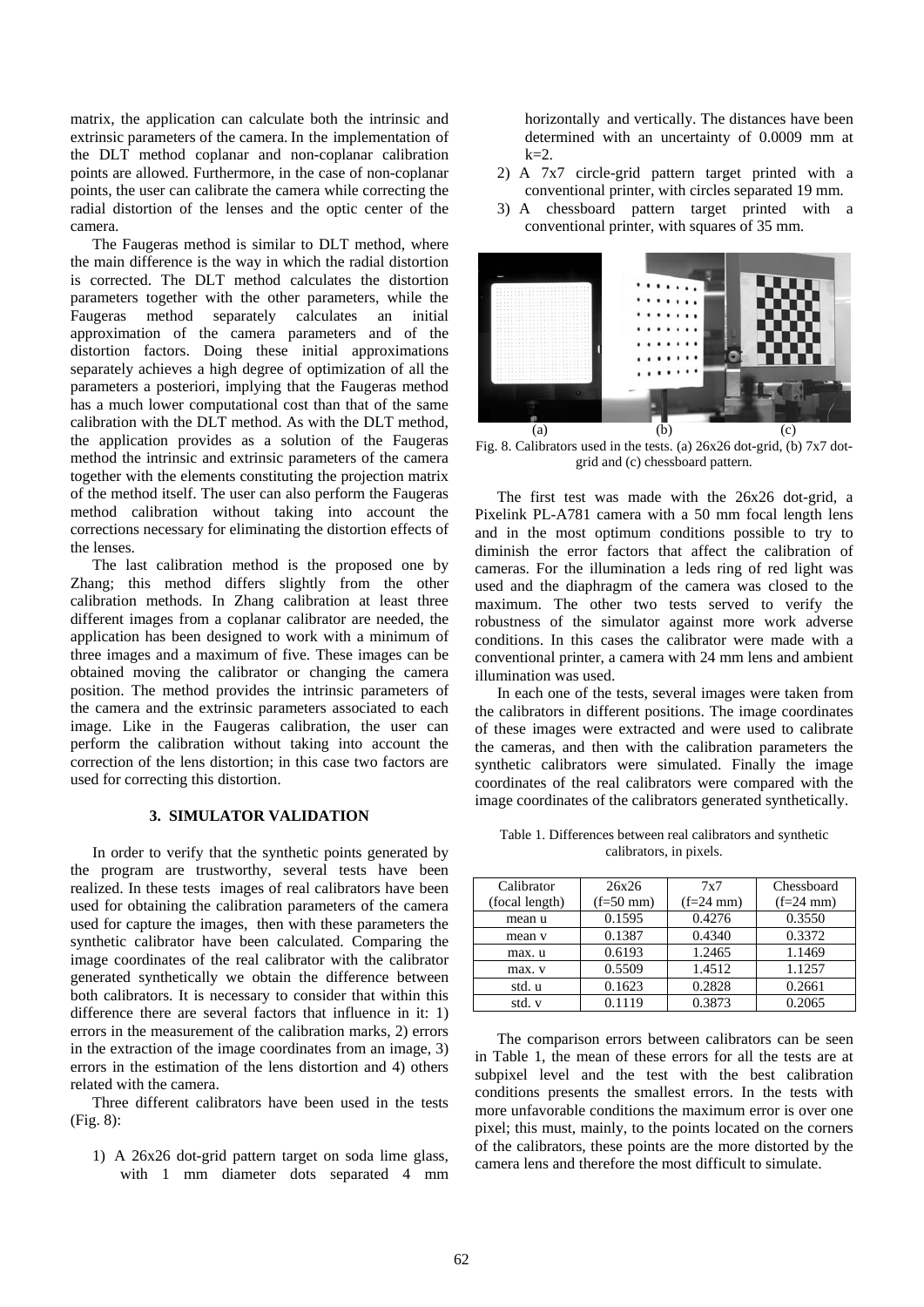#### **4. SURVEY QUESTIONNAIRE**

The Metrovisionlab application was used with Further Industrial Process students and with students working on the End of Degree Project with the goal of extending their knowledge of the most important aspects relating to the use and calibration of vision cameras. The subject was taught to a total of 83 students divided into three different teaching groups of 28, 26 and 29. The objectives that the students were expected to achieve in the part of the course relating to vision cameras were 1) to understand the meaning of the various parameters relating to vision cameras; 2) to learn to calibrate cameras with different procedures; 3) to know how to select the most appropriate calibration method depending on the working conditions; 4) to know how to calculate the degree of accuracy that can be obtained with specific equipment in given conditions; 5) to learn to do measurements using vision cameras; 6) to be able to select the appropriate equipment depending on the measuring conditions; and 7) to know whether or not a specific measurement can be done using vision cameras.

Table 2. Survey questionnaire.

| A <sub>1</sub> | The use and calibration of vision cameras is useful for |
|----------------|---------------------------------------------------------|
|                | my training as an engineer.                             |
| A <sub>2</sub> | Metrovisionlab is an easy to use application.           |
| A <sub>3</sub> | Metrovisionlab has helped me to better understand       |
|                | how the characteristics of a camera and its optics      |
|                | influence the generated image.                          |
| A <sub>4</sub> | Metrovisionlab has helped me to learn more about the    |
|                | characteristics of calibration methods.                 |
| A <sub>5</sub> | Metrovisionlab has helped me learn more about the       |
|                | use of cameras in measurement and verification          |
|                | processes.                                              |
| A6             | The complementary material provided with the            |
|                | application has been useful for improving<br>my         |
|                | learning (website).                                     |

We taught the subject actively and collaboratively so that the students could achieve the objectives and develop associated capacities. Through project-based learning, the students had to do tasks relating to the calibration of vision cameras and their use as tools for measuring and verification. They were provided with the Metrovisionlab application in order to do these projects. Once the exercises were finished, we asked the students to fill out an anonymous survey (Table 2) in order to evaluate the usefulness of Metrovisionlab as a teaching tool. A total of 83 students took part in the survey, in which they had to assess a series of statements on a scale from 1 to 5 where 1) 1 represented total disagreement, 2) 2 was disagreement, 3) 3 was neutral, 4) 4 was agreement and 5) 5 was complete agreement.

Of the total of 83 students who took part in the survey, fewer than 10% thought that learning about the use of vision cameras was not useful for their engineering training, while almost 50% thought the opposite. Looking at the results of question A2, it is significant that 78% of the students who used the application thought it easy to work with, while barely 4% did not agree that it was an easy tool to use. With respect to the usefulness of Metrovisionlab for learning

about the use of vision cameras, the replies to statements A3, A4 and A5 showed that about 56% of the students were in agreement or complete agreement that Metrovisionlab had helped them, while only 5% thought that it had not helped their learning. Finally, 25% found the additional material accompanying the application in the form of a website useful, while 10% did not find it useful (Fig. 9).



![](_page_4_Figure_8.jpeg)

#### **5. CONCLUSIONS**

The Metrovisionlab application provides a simple way to understand how various parameters determining the characteristics of a camera can affect the image taken with that camera. It also provides knowledge of what factors influence the calibration of a camera and to what extent. The application is also useful for comparing the various calibration methods to see what advantages and disadvantages they have in specific situations. For these reasons, Metrovisionlab is a very useful teaching tool in the area of vision camera calibration, a fact that has been corroborated by students who have used the application so far.

Another aspect worth emphasizing is the possibility of using Metrovisionlab as a research tool. The application has already been successfully used in an exhaustive study on the effects on the final calibration results of several factors involved in a calibration trial when the Tsai method is used to calibrate a camera.

Future work will concentrate on the potential for broadening the scope of the application, for example 1) implementing new calibration methods; 2) increasing the complexity of the modeling of the lens distortion, taking